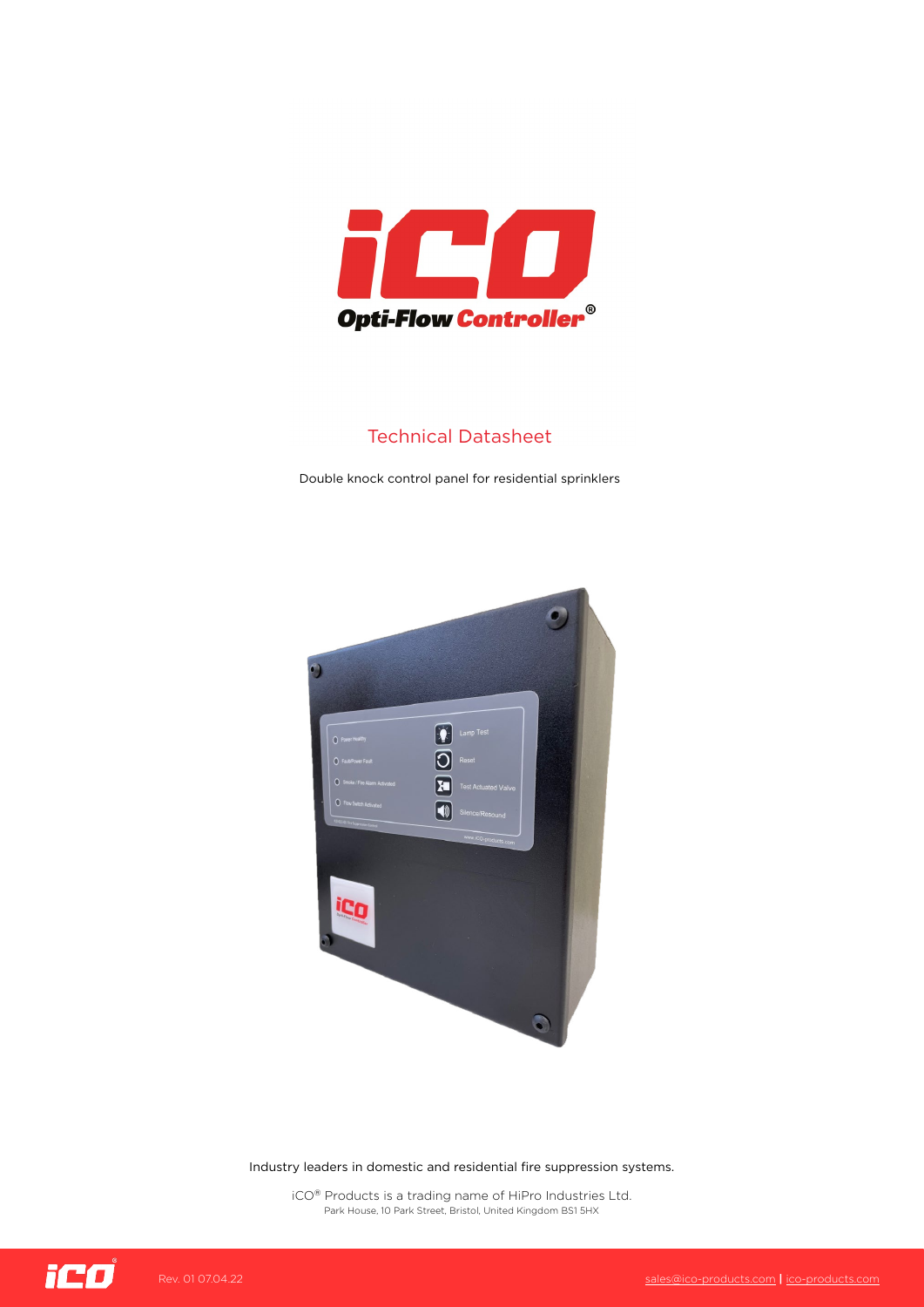# Technical Data - iCO Opti-Flow Controller®





The iCO Opti-Flow Controller<sup>®</sup> is for use on sprinkler systems where an unwanted release of water may cause irreparable damage to the building fabric or its contents.

The iCO® Opti-Flow sprinkler control panel significantly reduces the risk of water damage that can occur as a result of leaks on fire sprinkler systems. Ideal for use in residential and heritage buildings.

NOTE: All images in this document are for illustration purposes only.

## Offering peace of mind

The NFPA annual fire department experience survey shows that in 2010-2014, sprinkler systems were present in only 10% of reported fires in the U.S. The death rate per 1,000 of the reported fires was 87% lower in properties with sprinkler systems present, than in properties with no automatic extinguishing systems.

In the U.S. fire departments responded to an estimated 29,800 sprinkler activations caused by system failure or malfunction and 33,600 unintentional sprinkler activations in 2014 alone.

The Association of British Insurers (ABI) advises that claims involving the escape of water are increasing year on year, costing the insurance industry in Britain approximately £892 million each year. The iCO® Opti-Flow sprinkler control panel is designed to prevent fire sprinkler systems contributing to these costs.

Escape of water from sprinkler systems can happen for a variety of reasons. The primary reasons include:

- Mechanical damage to sprinklers or pipework.
- Poor installation.
- Degradation of CPVC pipework due to contamination from other building materials.
- Frost damage.

#### KEY FEATURES

Click here to view our video explaining how the iCO Opti-Flow Controller® system operates.





Page 1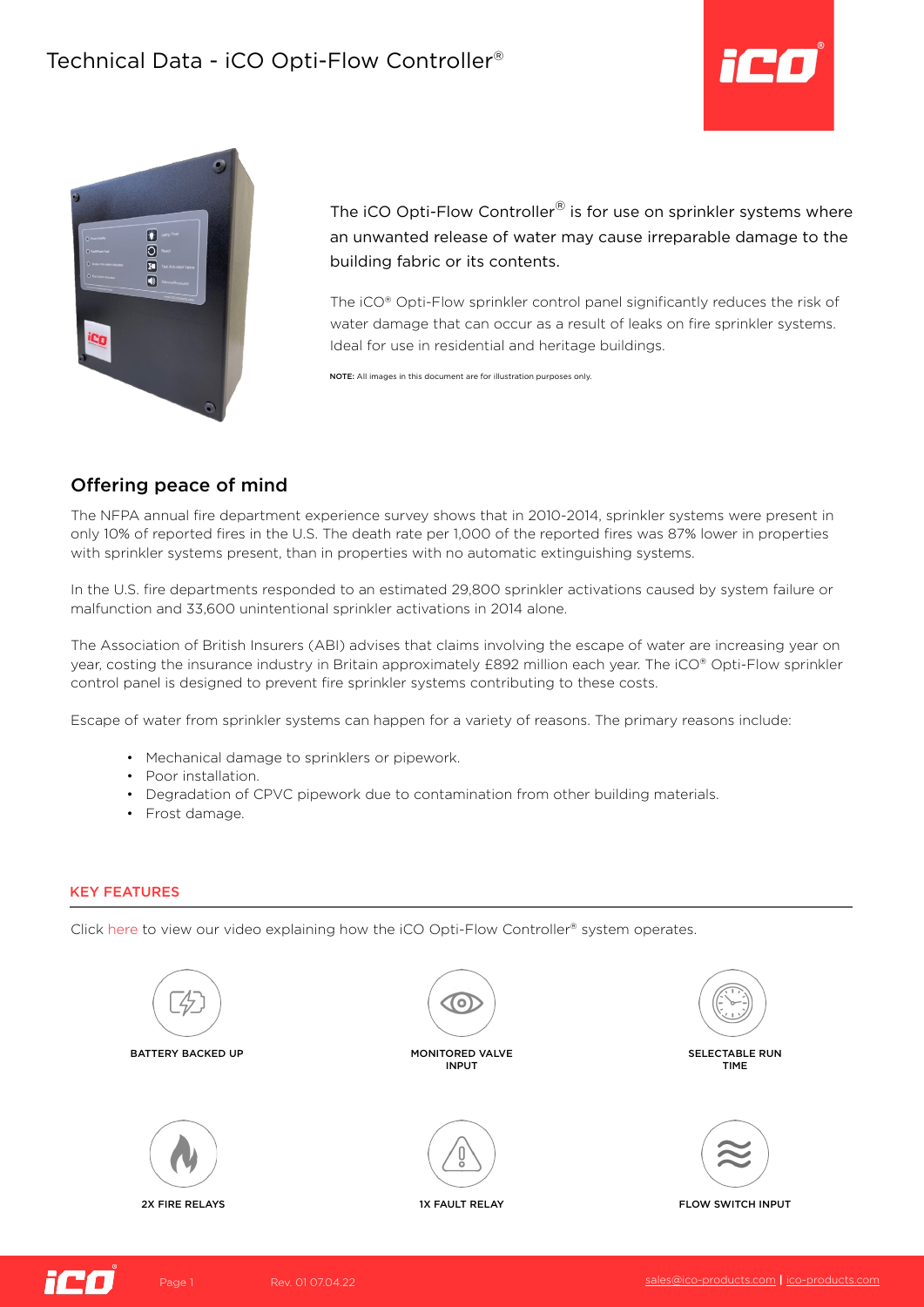



### Key

- A iCO Opti-Flow Controller®
- **B** Valve monitoring (expansion module available)
- C Flow switch
- D Actuated ball valve\*
- E Fire alarm activated output relay
- F Detector or fire alarm
- G Power supply
- \* See page 4 for more information

### OPERATION OF THE SYSTEM

Under normal conditions the sprinkler system will work and operate as normal. The sprinkler pipe work is full of water (wet type) with all valves fully open.

In the event of a fire the smoke from the fire will trigger the fire detection system and the heat from the fire will operate the sprinkler. The sprinkler system will operate as normal with all valves open.

In the event of a leak or accidental damage the water will run for 5 seconds. If the smoke detection does not operate, the actuated ball valve will close to stop the water running. If the smoke detection then operates due to a real fire, the ball valve will reopen to allow water to run through the system and control the fire.

In the event of power, battery or smoke detection failure the valve will failsafe to open to ensure the property and its contents are protected.

After a system operation the actuated ball valve will close to stop the flow of water. If unlimited run time is selected the valves will remain open and the system will continue to run indefinitely until manually stopped.

Watch explainer video

#### PURCHASING THE SYSTEM

 $iCO<sup>®</sup>$  products are manufactured in the UK and are available to purchase via the [online shop](https://ico-products.com/shop/) on the official iCO<sup>®</sup> website.

**N.B** iCO<sup>®</sup> Products can only supply fully accredited fire suppression companies.

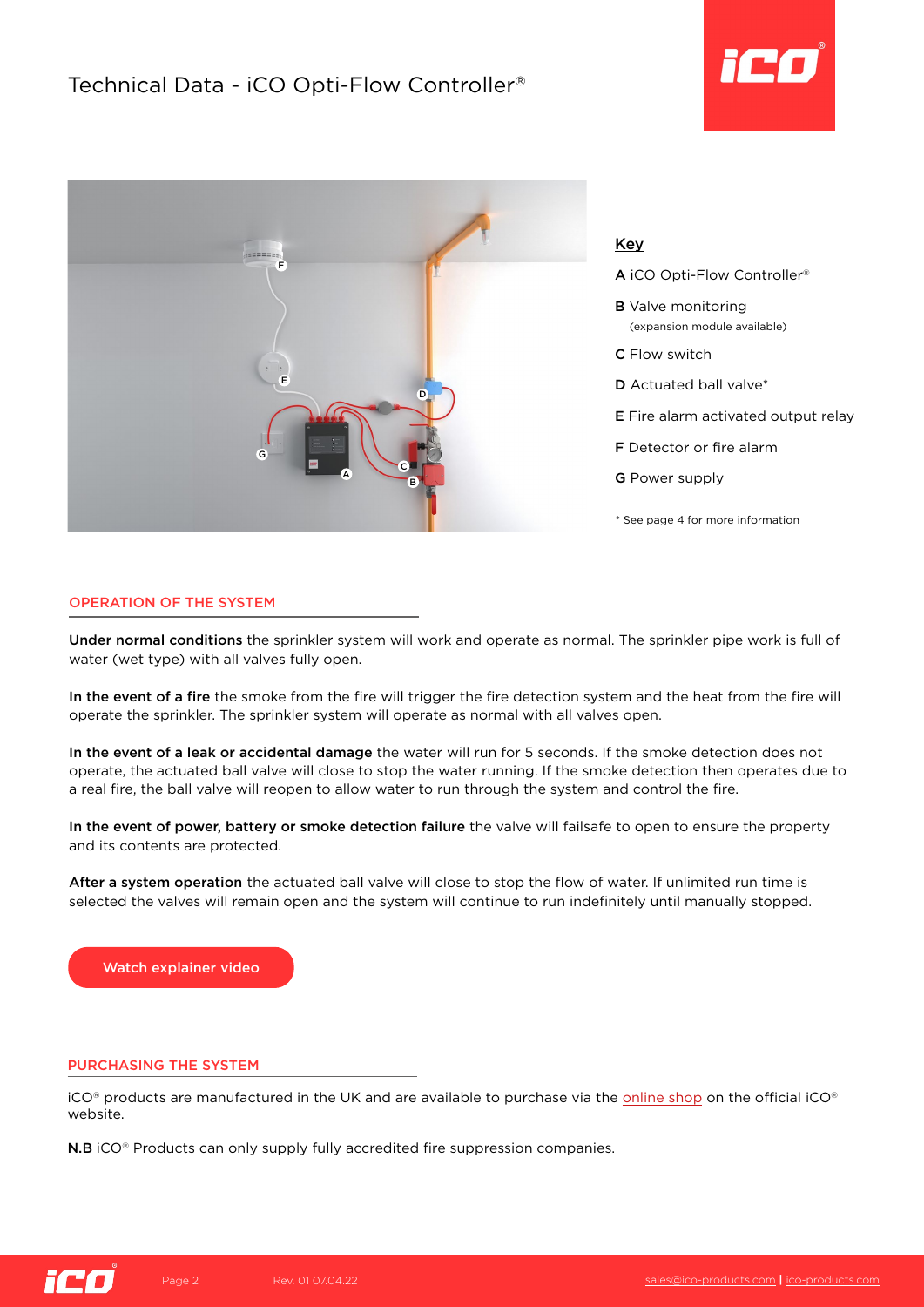



# Technical Data - iCO Opti-Flow Controller®

Part No: iCO PU001-00 Dimensions: 342mm (W) x 342mm (D) x 495mm (H) Mains Voltage rating: 240V Full load Current: 0.17A – Standby current: 0.06A – Weight: 2kg Battery Size: 1x 2.8ah 12v System run time: 10mins/30mins/Unlimited. Selectable. Serviceability Access: external serviceability Access: Removable front cover with security screws. Mounting: Surface. Operation: Double knock linked to smoke detection. Fire relay:  $2x NO / NC$  volt free 30vDC 1 A Fault relay: 1x NO / NC volt free 30vDC 1 A AUX Power out/Priority demand valve output: 12v 1.1A Battery monitoring: Check every 1mins if battery is detached. Manual controls: Lamp test, reset, test actuated valve. Battery Back up: 24hr standby and 30mins in alarm.

Power Supply Connection: 3amp fused unswitched spur direct from the board. Run in fire rated cable. Power monitoring: example alarm for fault monitoring.<br>Battery backed up audible alarm for fault monitoring.